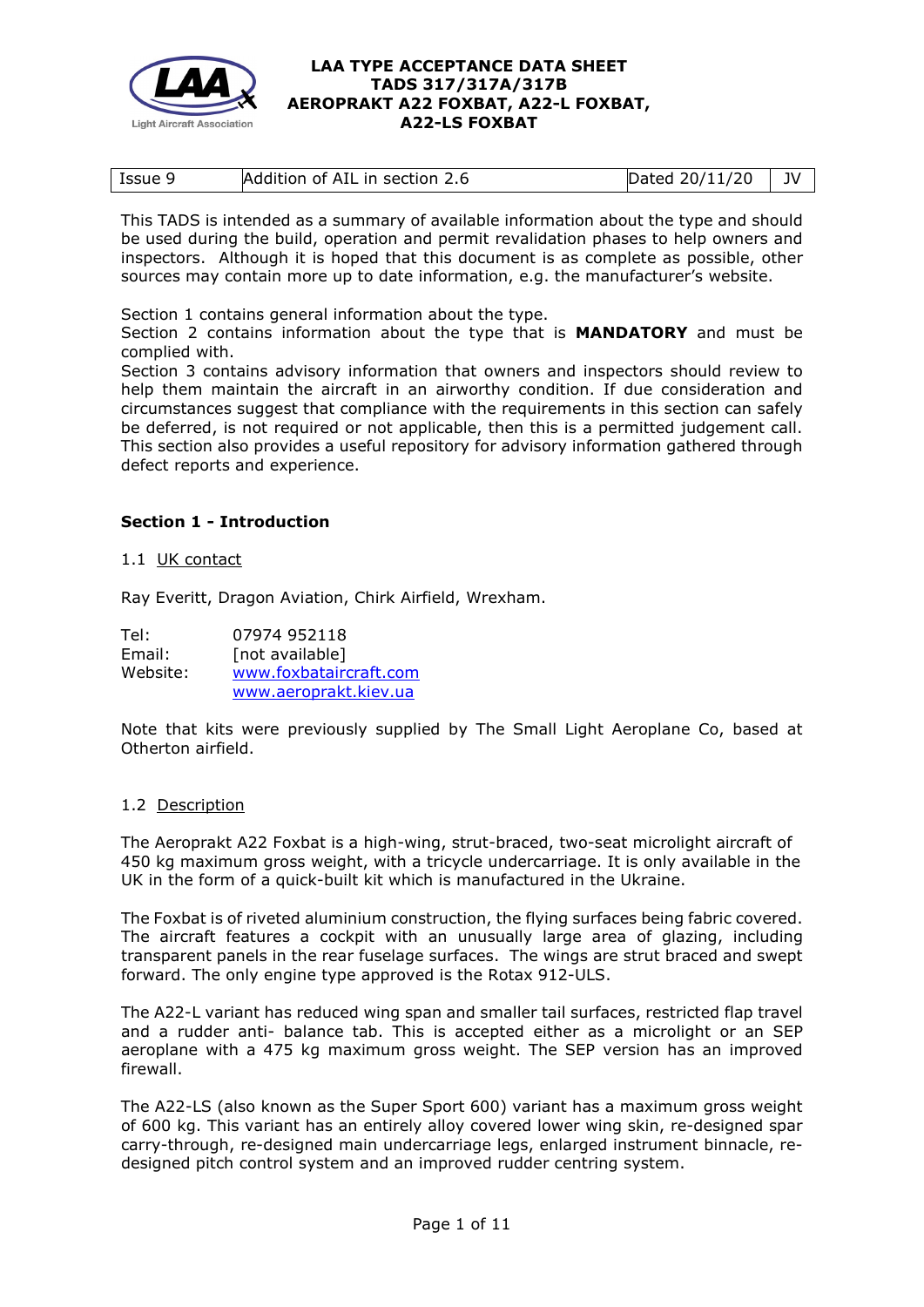

Note that the only propeller(s) approved for an individual aircraft are those listed on the individual aircraft's Operating Limitations document or in the PTL/1 (Propeller Type List) for the type.

# **Section 2 – Mandatory information for owners, operators and inspectors**

At all times, responsibility for the maintenance and airworthiness of an aircraft rests with the owner. Condition No 3 of a Permit to Fly requires that: "*the aircraft shall be maintained in an airworthy condition*".

## 2.1 Fast Build Kit 51% Compliance

The technical leaflet TL.11 shows the contents of the accepted fast build kit.

## 2.2 Build Manual

A-22, A22-L and A22-LS Foxbat Build Manuals specific to the UK models are available from the UK agent.

## 2.3 Build Inspections

Build inspection schedule 41 (A22 Foxbat). Inspector approval codes A-A or A-M, M (microlight versions) or K. Inspector signing off final inspection also requires 'first flight' endorsement.

## 2.4 Flight Manual

Refer to Aeroprakt A22, A22-L and A22-LS Operator's Manuals, specific to UK model, available from UK agent.

## 2.5 Mandatory Permit Directives

None applicable specifically to this aircraft type: Also check the LAA website for MPDs that are non-type specific [\(TL2.22\)](http://www.lightaircraftassociation.co.uk/engineering/TechnicalLeaflets/Operating%20An%20Aircraft/TL%202.22%20non-type%20specific%20MPDs.pdf).

## 2.6 LAA Required Modifications (including LAA issued AILs, SBs, etc)

| $\mathbf{1}$ | Description<br>Stainless steel firewall.                                                    | Applicability<br>SEP version of<br>A22-L only |
|--------------|---------------------------------------------------------------------------------------------|-----------------------------------------------|
| 2            | Addition of rudder anti-balance tab.                                                        | A22-L only                                    |
| 3            | Restriction of flap travel to first stage only.                                             | A22-L only                                    |
| 4            | Addition of rudder centring bungees to improve directional A22 only<br>stability in flight. |                                               |
| 5            | [Deleted - fuel return to tank no longer mandatory]                                         | All variants                                  |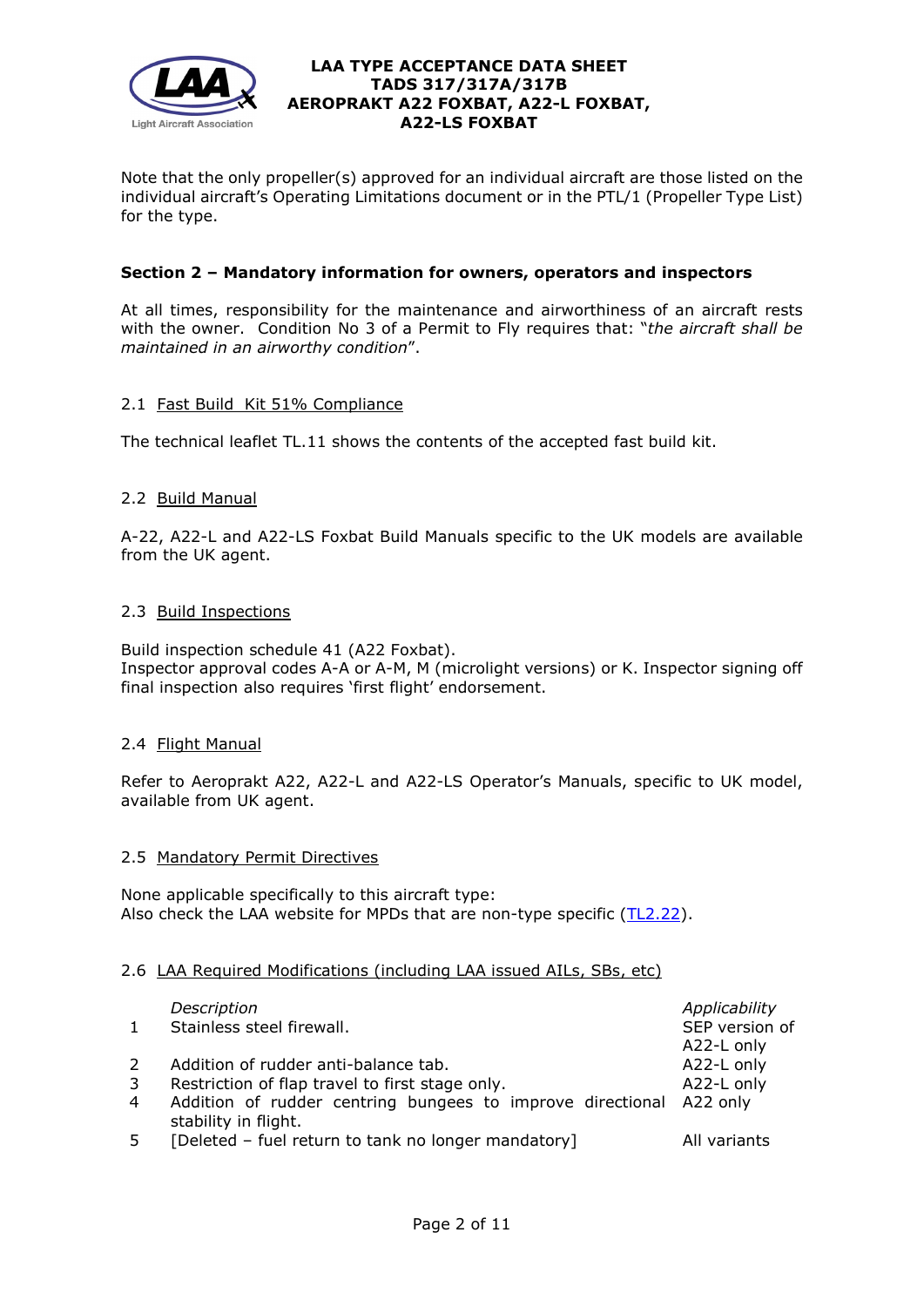

| 6              | Fuel pipes must be protected from chafing wherever they pass All variants<br>through holes in structure, using grommets or polyeurethane<br>adhesive.                                     |                             |
|----------------|-------------------------------------------------------------------------------------------------------------------------------------------------------------------------------------------|-----------------------------|
| $\overline{7}$ | Routing of choke cable and any other cables adjacent to base of<br>control column to be secured well clear of all moving parts.                                                           | All variants                |
| 8              | Harness attachment bolts bushed so that harness lugs are free<br>to swivel.                                                                                                               | A22 only                    |
| 9              | Seat structure occupant protection added (2mm thick A22 only<br>aluminium seat pans added and foam block fitted inside seat<br>box).                                                      |                             |
| 10             | Drain holes added to fuel tank bays of wing (now as supplied).                                                                                                                            | All variants                |
| 11             | Drainage holes/ventilation holes added to flying surfaces.                                                                                                                                | All variants                |
| 12             | Addition of insulating rubber boots to battery terminals.                                                                                                                                 | All variants                |
| 13             | Addition of 4mm thick plywood cockpit floor panels to protect<br>aluminium floor structure from scuffing damage. Alternatively<br>rubber backed carpet as supplied in kit must be fitted. | All variants                |
| 14             | Addition of conventional gascolator to fuel system on front face<br>of firewall, near bottom of firewall (gascolator supplied with UK<br>kits).                                           | A22 only                    |
| 15             | UK required placards added to cockpit and fuel fillers (placards<br>supplied with UK kits)                                                                                                | All variants                |
| 16             | ASI markings altered to match UK flight speed limitations<br>(instruments marked as supplied in kit).                                                                                     | All variants                |
| 17             | Rudder hinge washer changed for 25 mm diameter washer.                                                                                                                                    | $A22$ and $A22$ -<br>L only |
| 18             | Reduce tension of elevator 'up' spring by 20 mm (part supplied)                                                                                                                           | A22-LS only                 |

Also one bulletin issued by LAA subsequently, following severe in-flight buckling damage to wing rear spar on one example. This was considered to have been the result of preexisting crash damage which had gone unnoticed:

LAA-317-001 Rear Spar Inspection after any heavy landing. Bulletin calls for the fuel tanks to be removed and a close inspection of the check the wing rear spars in the fuel tank bay to check for damage prior to any further flight, and applies following any heavy landing.

[MOD/317/002](http://www.lightaircraftassociation.co.uk/engineering/TADs/317/MOD%20317%20002%20issue%201.pdf) issue 1 Pre-flight function checks of rudder anti-balance tab. Bulletin calls for a check of the movement of the rudder anti-balance tab before further flight and at each pre-flight inspection.

Modification approvals that address MOD/317/002 are described in Airworthiness Alert [AWA/12/02,](http://www.lightaircraftassociation.co.uk/engineering/TADs/317/Airworthiness%20Alert.pdf) which references [MOD 13311](http://www.lightaircraftassociation.co.uk/engineering/TADs/317/LAA%20Mod%20Approval%20-%20A22L%20-%20Rudder%20Cenring%20Springs.pdf) (spring solution) and [MOD 13310](http://www.lightaircraftassociation.co.uk/engineering/TADs/317/Airworthiness%20Alert.pdf) (push rod solution).

[MOD/317/003](http://www.lightaircraftassociation.co.uk/engineering/TADs/317/MOD%20317%20003%20issue%201.pdf) issue 1 Inspection of the attachment of the nose undercarriage leg support block. AIL calls for a check of the support block before further flight (see also [LAA/AWA/20/21\)](http://www.lightaircraftassociation.co.uk/engineering/TADs/317/AWA-20-21.pdf).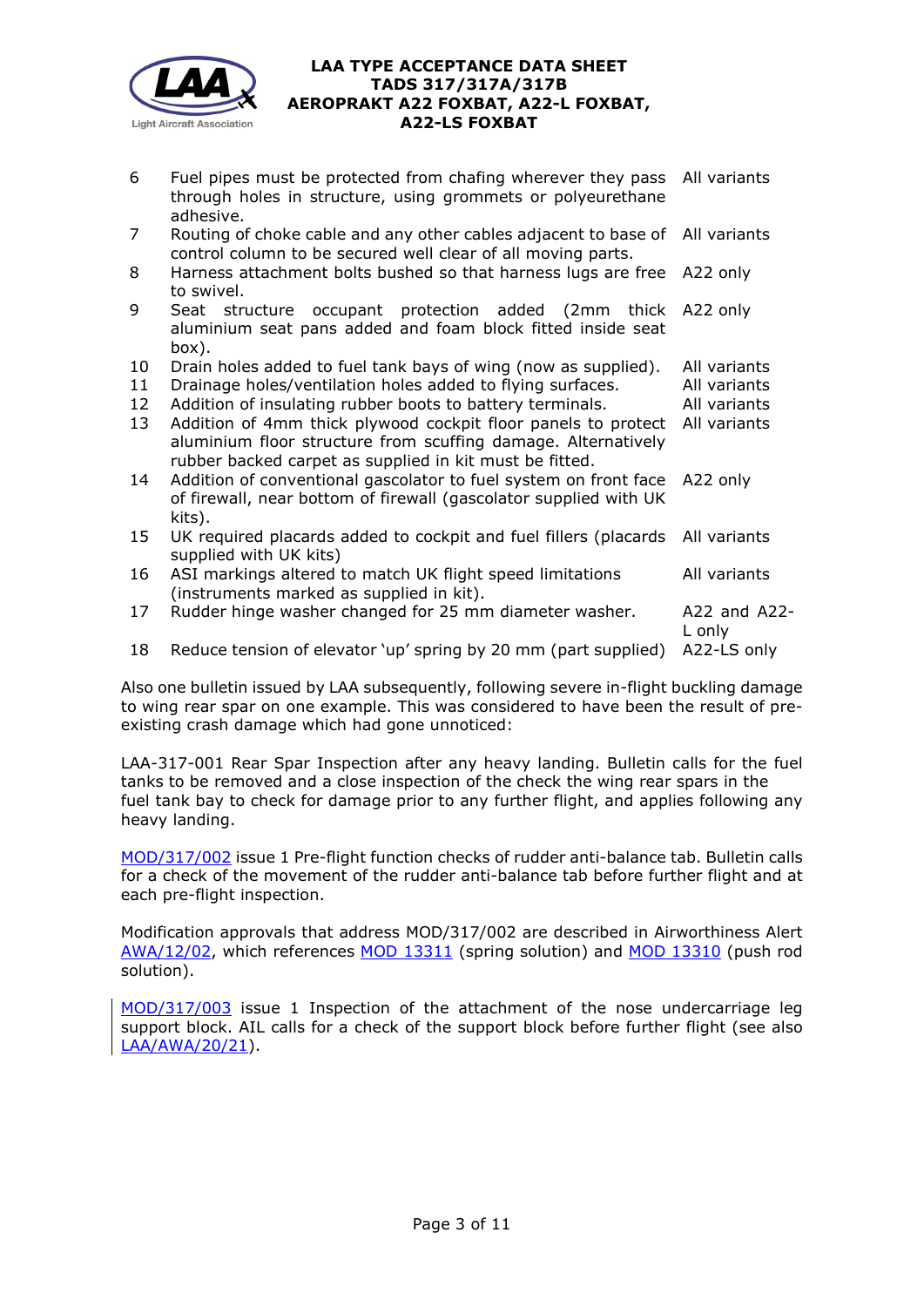

2.7 Additional engine operating limitations to be placarded or shown by instrument markings

Notes:

- Refer to the engine manufacturer's latest documentation for the definitive parameter values and recommended instruments.
- Where an instrument is not fitted, the limit need not be displayed.

With Rotax 912-ULS engine:

Maximum CHT: 135°C Max Coolant Temp: 120°C (with 50/50 Glycol/water coolant) Oil Temp Limits: 50°C to 130°C (Normal 90-110°C) Oil Pressure: 2-5 Bar Minimum Fuel Pressure: 0.15 bar

## 2.8 Control surface deflections

|              | A22                                                                                                                     | $A22-L$          | $A22-LS$                                                |
|--------------|-------------------------------------------------------------------------------------------------------------------------|------------------|---------------------------------------------------------|
| Ailerons     | Up: $20^{\circ}$ ±1°                                                                                                    | $20^{\circ}$ ±1° | $20^{\circ}$ ±1°                                        |
|              | Down: 13° ±1°                                                                                                           | $13^{\circ}$ ±1° | $13^{\circ}$ ± 1 $^{\circ}$                             |
| Elevators    | Up: $22^{\circ}$ ±1°                                                                                                    | $25^{\circ}$ ±1° | $71°+1°$                                                |
|              | Down: 12° ±1°                                                                                                           | $20^{\circ}$ ±1° | $22°+1°$                                                |
| Elevator tab | Up: $20^{\circ}$ ±1°                                                                                                    | $21^{\circ}$ ±1° | $21^{\circ}$ ±1°                                        |
|              | Down: 30° ±1°                                                                                                           | $22^{\circ}$ ±1° | $22^{\circ}$ ±1°                                        |
| Rudder       | Left: $21^\circ \pm 1^\circ$                                                                                            | $22^{\circ}$ ±1° | $22^{\circ}$ ±1°                                        |
|              | Right: $21^\circ \pm 1^\circ$                                                                                           | $28^{\circ}$ ±1° | $28^{\circ}$ ±1°                                        |
| Flap         | Down: $0^{\circ}$ - $10^{\circ}$ $\pm 1^{\circ}$ - Down: $0^{\circ}$ - $10^{\circ}$ $\pm 1^{\circ}$<br>$20^{\circ}$ ±1° |                  | Down: 0° - 10°<br>$\pm 1^{\circ}$ - 20° $\pm 1^{\circ}$ |

#### 2.9 Operating Limitations and Placards

(Note that the wording on an individual aircraft's Operating Limitations document takes precedence, if different.)

#### A22 variant

- 1. Maximum number of occupants authorised to be carried: Two
- 2. The aircraft must be operated in compliance with the following operating limitations, which shall be displayed in the cockpit by means of placards or instrument markings:
	- 2.1 Aerobatic Limitations

The aeroplane is permitted to fly only for non-aerobatic operation. In this context, non-aerobatic operation includes:

- i) any manoeuvre necessary for normal flying
- ii) intentional stalls from level flight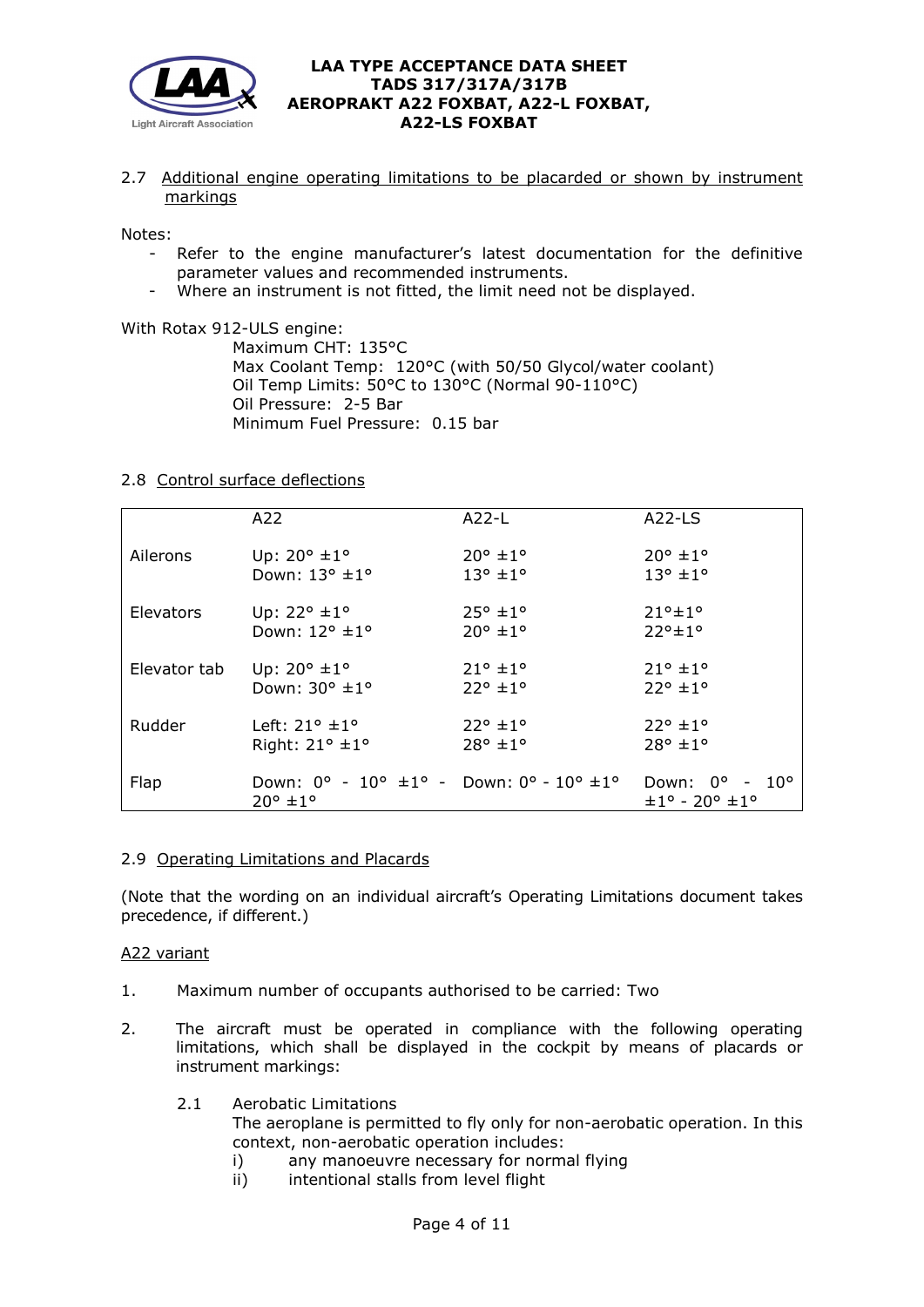

- iii) steep turns in which the angle of bank does not exceed 60 degrees. Intentional spinning is prohibited.
- 2.2 Loading Limitations Maximum Total Weight Authorised: 450 kg CG Range: 1550 mm to 1690 mm aft of datum Datum Point is: front face of the propeller mounting flange
- 2.3 Engine Limitations Maximum Engine RPM: 5800 Maximum continuous engine RPM: 5500
- 2.4 Airspeed Limitations Maximum Indicated Airspeed ( $V_{NE}$ ): 120 mph IAS Max Indicated Airspeed Flaps Extended: 68 mph IAS
- 2.5 Other Limitations The aircraft shall be flown by day and under Visual Flight Rules only. Smoking in the aircraft is prohibited.

Additional Placards:

"Occupant Warning - This Aircraft has not been Certificated to an International Requirement"

As a microlight the aircraft must be fitted with mandatory microlight weight placard per TL2.11.

A fireproof identification plate must be fitted to fuselage, engraved or stamped with aircraft's registration letters.

## A22-L microlight variant

- 1. Maximum number of occupants authorised to be carried: Two
- 2. The aircraft must be operated in compliance with the following operating limitations, which shall be displayed in the cockpit by means of placards or instrument markings:

## 2.1 Aerobatic Limitations

The aeroplane is permitted to fly only for non-aerobatic operation. In this context, non-aerobatic operation includes:

- i) any manoeuvre necessary for normal flying
- ii) intentional stalls from level flight
- iii) steep turns in which the angle of bank does not exceed 60 degrees.

Intentional spinning is prohibited.

## 2.2 Loading Limitations

Maximum Total Weight Authorised: 450 kg CG Range: 1550 mm to 1690 mm aft of datum Datum Point is: front face of the propeller mounting flange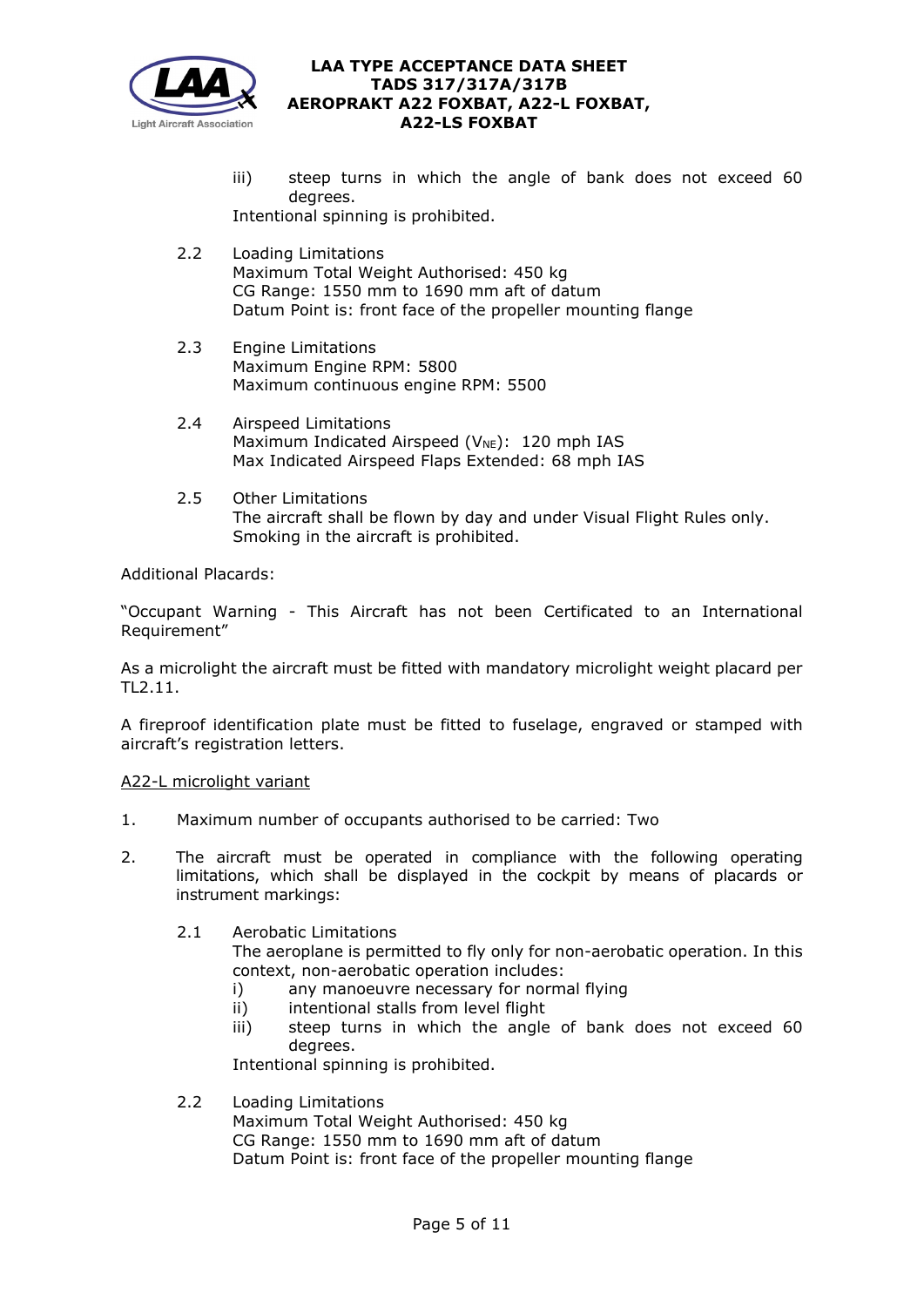

- 2.4 Engine Limitations Maximum Engine RPM: 5800 Maximum continuous engine RPM: 5500
- 2.4 Airspeed Limitations Maximum Indicated Airspeed ( $V_{NE}$ ): 120 mph IAS Max Indicated Airspeed Flaps Extended: 74 mph IAS Design Cruise Speed (Vc) 100 mph IAS. This airspeed must not be exceeded in gusty or turbulent conditions. Design Manoeuvring speed (Va): 85 mph IAS. Full or harsh control movements must not be made at airspeeds above Va.
- 2.5 Other Limitations The aircraft shall be flown by day and under Visual Flight Rules only. Smoking in the aircraft is prohibited.

Additional Placards:

"Occupant Warning - This Aircraft has not been Certificated to an International Requirement"

As a microlight the aircraft must be fitted with mandatory microlight weight placard per TL2.11.

A fireproof identification plate must be fitted to fuselage, engraved or stamped with aircraft's registration letters.

## A22-L SEP variant

- 1. Maximum number of occupants authorised to be carried: Two
- 2. The aircraft must be operated in compliance with the following operating limitations, which shall be displayed in the cockpit by means of placards or instrument markings:
	- 2.1 Aerobatic Limitations Aerobatic manoeuvres are prohibited. Intentional spinning is prohibited.
	- 2.2 Loading Limitations Maximum Total Weight Authorised: 475 kg CG Range: 1550 mm to 1690 mm aft of datum Datum Point is: front face of the propeller mounting flange
	- 2.3 Engine Limitations Maximum Engine RPM: 5800 Maximum continuous engine RPM: 5500
	- 2.4 Airspeed Limitations Maximum Indicated Airspeed (VNE): 120 mph IAS Max Indicated Airspeed Flaps Extended: 74 mph IAS Design Cruise Speed (Vc) 100 mph IAS. This airspeed must not be exceeded in gusty or turbulent conditions.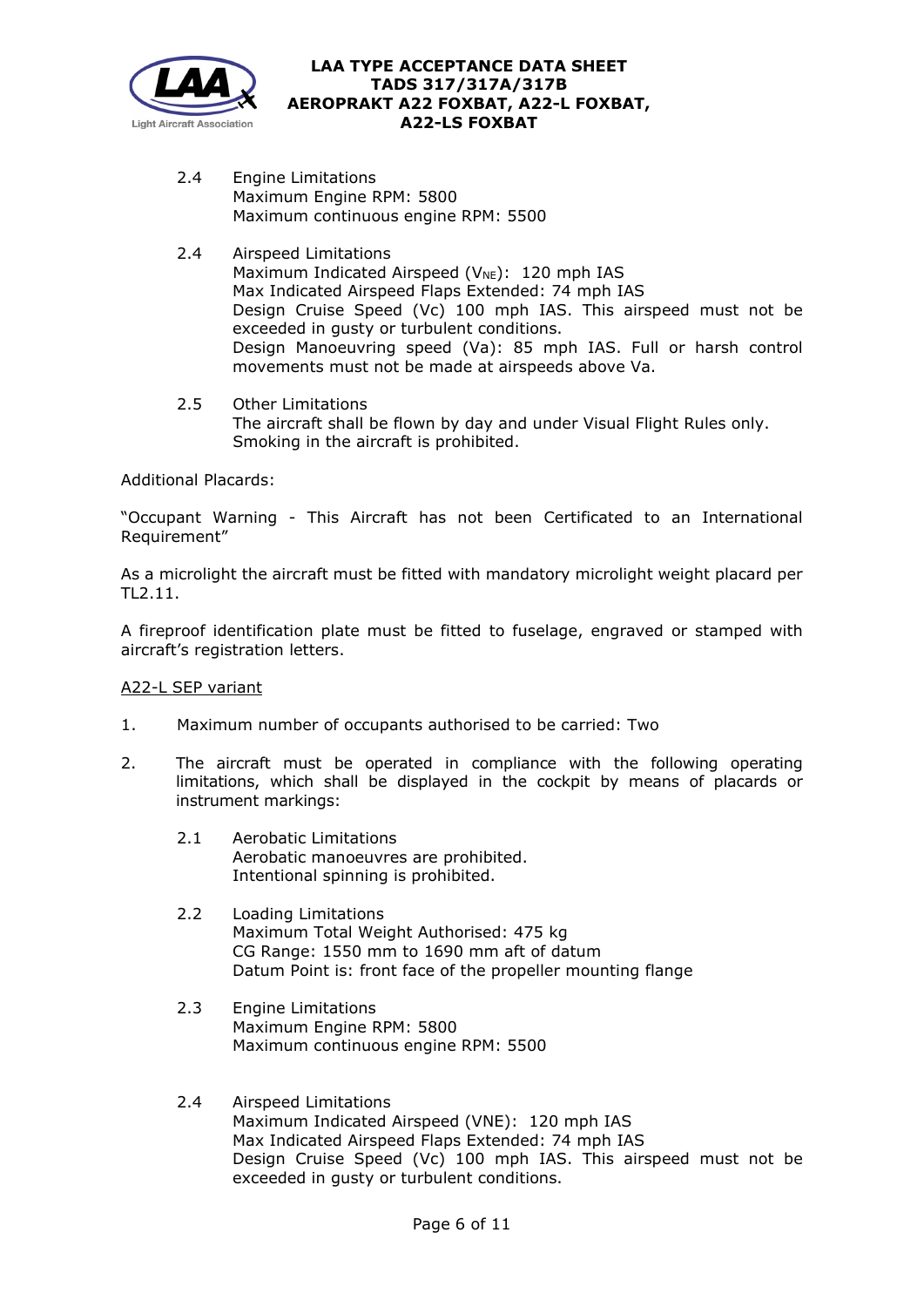

Design Manoeuvring speed (Va): 85 mph IAS. Full or harsh control movements must not be made at airspeeds above Va.

2.5 Other Limitations The aircraft shall be flown by day and under Visual Flight Rules only. Smoking in the aircraft is prohibited.

Additional Placards:

"Occupant Warning - This Aircraft has not been Certificated to an International Requirement"

A fireproof identification plate must be fitted to fuselage, engraved or stamped with aircraft's registration letters.

#### A22-LS variant

- 1. Maximum number of occupants authorised to be carried: Two
- 2. The aircraft must be operated in compliance with the following operating limitations, which shall be displayed in the cockpit by means of placards or instrument markings:
	- 2.1 Aerobatic Limitations Aerobatic manoeuvres are prohibited. Intentional spinning is prohibited.
	- 2.2 Loading Limitations Maximum Total Weight Authorised: 600 kg CG Range: 1500 mm to 1700 mm aft of datum Datum Point is: front face of the propeller mounting flange
	- 2.3 Engine Limitations Maximum Engine RPM: 5800 Maximum continuous engine RPM: 5500
	- 2.4 Airspeed Limitations Maximum Indicated Airspeed (VNE): 138 mph IAS Max Indicated Airspeed Flaps Extended: 95 mph IAS Design Manoeuvring speed (Va): 114 mph IAS.
	- 2.5 Other Limitations The aircraft shall be flown by day and under Visual Flight Rules only. Smoking in the aircraft is prohibited.

Additional Placards:

"Occupant Warning - This Aircraft has not been Certificated to an International Requirement"

A fireproof identification plate must be fitted to fuselage, engraved or stamped with aircraft's registration letters.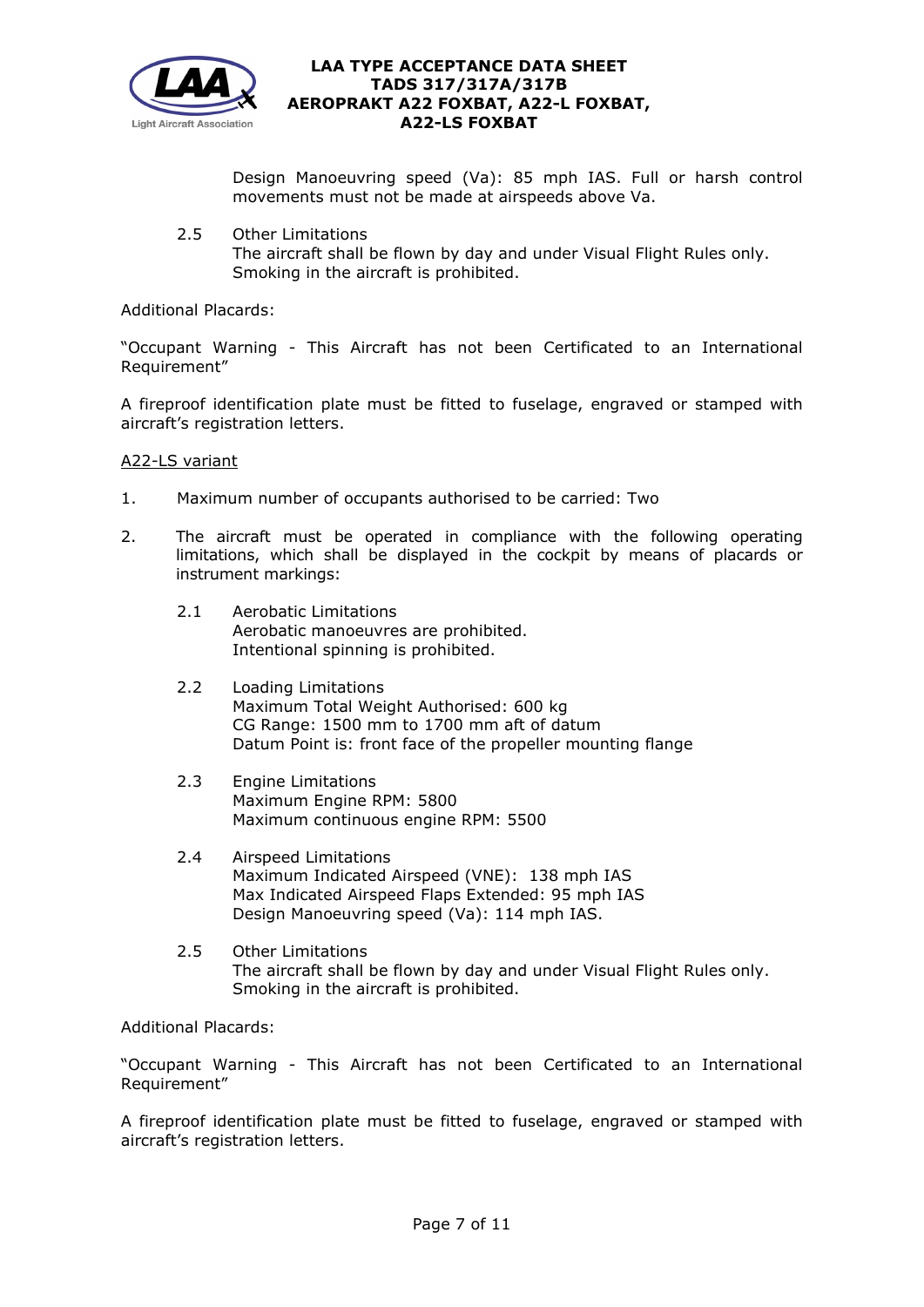

## 2.10 Maximum permitted empty weight

| Model              | Engine        | Maxim  |
|--------------------|---------------|--------|
| A22 Foxbat         | Rotax 912-ULS | 265 kg |
| A22-L Foxbat       | Rotax 912-ULS | 265 kg |
|                    |               |        |
| A22-L Foxbat (SEP) | Rotax 912-ULS | 290 kg |
| $A22-LS$           | Rotax 912-ULS | Not sp |

*Model Engine Maximum empty weight* Not specified

## 2.11 Noise certification

As a microlight aircraft, a noise certificate must be issued by the CAA specific to each individual aircraft built. A new noise certificate must be obtained following any change in noise output, including change to engine type, reduction gear ratio, propeller type, propeller pitch setting, type of exhaust, exhaust after-muffler or intake silencer.

SEP variants do not need a noise certificate.

## **Section 3 – Advice to owners, operators and inspectors**

## 3.1 Maintenance Manual

Refer to Aeroprakt A-22 Operator's manual, specific to UK model, available from UK agent. See also A22-L and A22-LS supplements for those variants. For engine maintenance refer to Rotax maintenance schedule.

## 3.2 Manufacturer's/Standard Options

- 1. Overhead transparency in cockpit.
- 2. Installation of electric servo-operated elevator trim system is the only UK approved elevator trim option.
- 3. Wing fold system on A22-L model.
- 4. 6.00x6 tyre is optional on A22 model (A22 normally fitted with 5.00x6 tyre; A22- L must be fitted with 6.00x6 tyre).
- 5. 6.00x8 tyres (A22-LS only).
- 6. 115 litre fuel tank (A22-LS only).
- 7. Stratos 07 Magnam 450 SSP ballistic recovery system (A22-L only).
- 8. Dual control yoke.
- 9. Glider tug kit: tow release in tail cone, release cable/operating lever in cockpit, Duc Windspoon propeller, rear view mirror cool air engine intake (A22-LS only).
- 10.Keep warmth panel.
- 11. Hand operated rudder control on A22-LS Super Sport 600 model

## 3.3 Manufacturer's Information (including Service Bulletins, Service Letters, etc)

In the absence of any over-riding LAA classification, inspections and modifications published by the manufacturer should be satisfied according to the recommendation of the manufacturer. It is the owner's responsibility to be aware of and supply such information to their Inspector.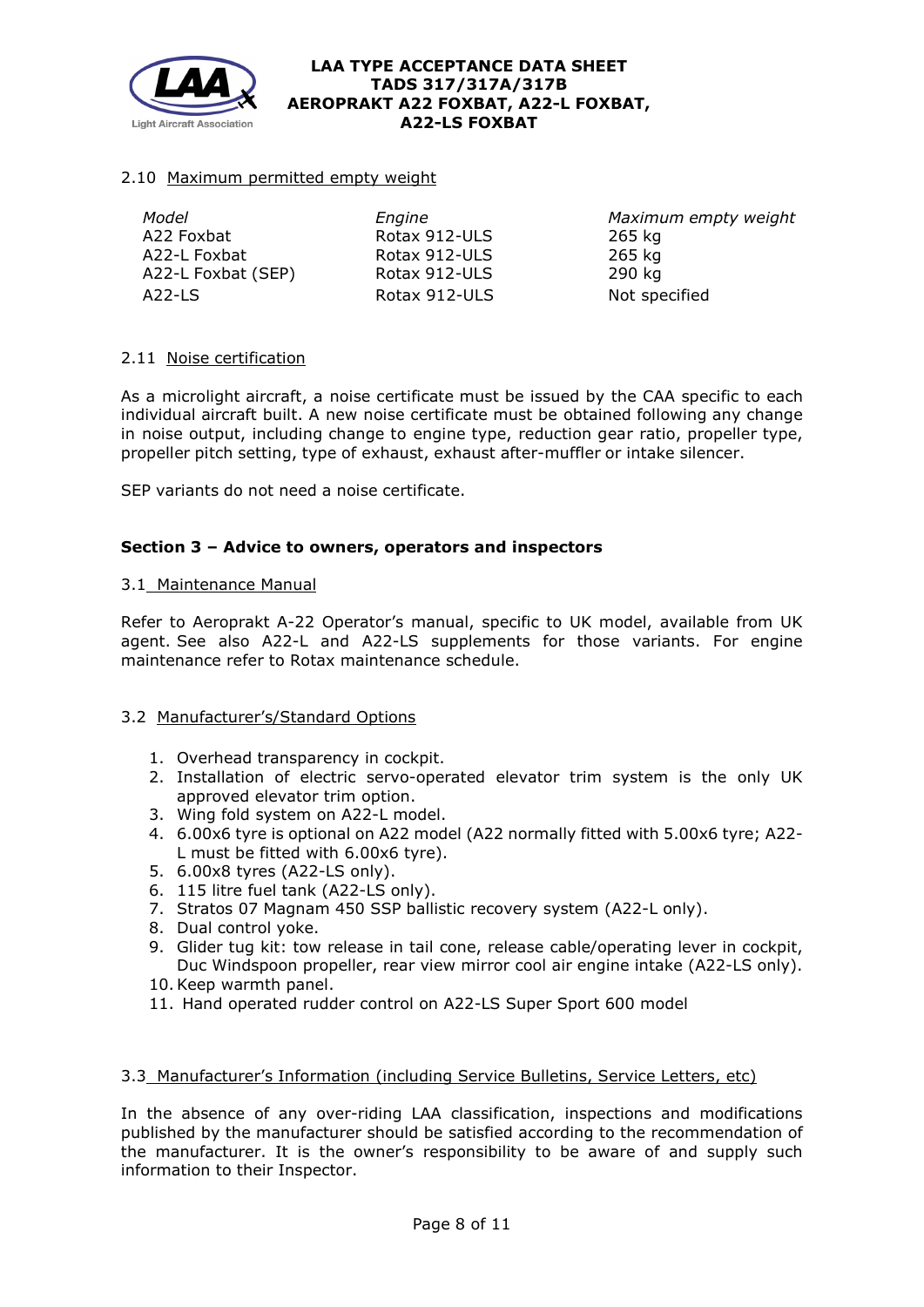

| Ref                 | Description                                        | Applicability              |
|---------------------|----------------------------------------------------|----------------------------|
| <b>IB A-22-01</b>   | Inspection of nose landing gear leg stem.          | All variants, s/n 5 to 50  |
| <b>IB A-22-02</b>   | Inspection and reinforcement of fuselage.          | All variants, s/n 1 to 70  |
| IB A-22-03          | Inspection and reinforcement of the rivet          | A22 only, s/n 60 to 103,   |
|                     | joints of ribs 3 & 4.                              | & 106                      |
| <b>IB A-22-04</b>   | Inspection of main landing gear beam.              | All variants, s/n 1 to 130 |
| <b>IB A-22-05</b>   | Lift strut attachment life at 2,000 hours.         | All variants               |
| IB A-22-06          | Replacement of the nose landing gear leg           | All variants               |
|                     | spring $-$ revised by IB A-22-11.                  |                            |
| IB A-22-07          | Replacement of door air scoops.                    | All variants, s/n 1 to 263 |
| <b>IB A-22-10</b>   | Inspection and reinforcement of stabilizer         | A22-L, s/n 95 to 282       |
|                     | skin.                                              |                            |
| <b>IB A-22-11</b>   | Replacement of the nose landing gear leg           | All variants               |
|                     | spring.                                            |                            |
| IB A-22-12          | Inspection and replacement of main                 | All variants               |
|                     | landing gear pads, brackets and springs.           |                            |
| IB A-22-13          | Inspection of cardan rings                         | $A22$ and $A22-L$          |
| <b>IB A-22LS 01</b> | Vibrations of the main landing gear legs           | A22LS, s/n 1 to 42         |
| <b>IB A-22LS 02</b> | Modernisation of the main landing gear             | A22LS, s/n 1 to 42 & 49    |
|                     | legs                                               |                            |
| <b>IB A-22LS 03</b> | Inspection and reinforcement of the tail           | A22LS, s/n 1 to 42         |
|                     | boom                                               |                            |
| <b>IB A-22LS 04</b> | Amendment of AMM                                   | A22LS, s/n 1 to 116        |
| <b>IB A-22LS 05</b> | Installation of protecting cover                   | A22LS, s/n 1 to 125        |
| <b>IB A-22LS 06</b> | Modernisation of parking brake valve               | A22LS, s/n 1 to 177        |
| <b>IB A-22LS 07</b> | Amendment of POH glider towing                     | A22LS equipped with tow    |
|                     | supplement<br>Amendment of AMM                     | gear                       |
| <b>IB A-22LS 08</b> | Amendment of AMM                                   | A22LS, s/n 1 to 193        |
| <b>IB A-22LS 09</b> |                                                    | A22LS, s/n 1 to 306        |
| <b>IB A-22LS 10</b> | Inspection of cardan rings and<br>amendment of AMM | A22LS, s/n 1 to 237        |
| <b>IB A-22LS 11</b> | Amendment of AMM                                   | A22LS, various s/n below   |
|                     |                                                    | 244                        |
| <b>SB A-22LS 12</b> | Amendment to POH                                   | A22LS, various s/n below   |
|                     |                                                    | 252                        |
| <b>SA A-22LS 13</b> | Inspection and replacement of the                  | A22LS, s/n 174 and above   |
|                     | threaded rod-end                                   | with central stick         |
|                     |                                                    |                            |

# 3.4 Special Inspection Points

- On completion of build, inspector to complete 'Aeroprakt A22 Foxbat Final Inspection Checklist'. Copy of checklist to be sent to LAA along with initial Permit to Fly application.
- Rotax 912 series installation checklist to be completed (apart from flight test section) as part of final inspections prior to applying for Permit to Fly.
- The throttle spring on the carburettors must be adjusted so that the system does not have a strong tendency to spring to 'full throttle' when the throttle knob is released, or require a strong pull to keep it in the closed position.
- Ensure that the carburettor vent pipes discharge in the vicinity of the carb intake filters, so that they experience the same static pressure as the engine intake air. Several owners have incorrectly fed these pipes overboard because they don't like the idea of any leaked fuel being discharged within the engine compartment.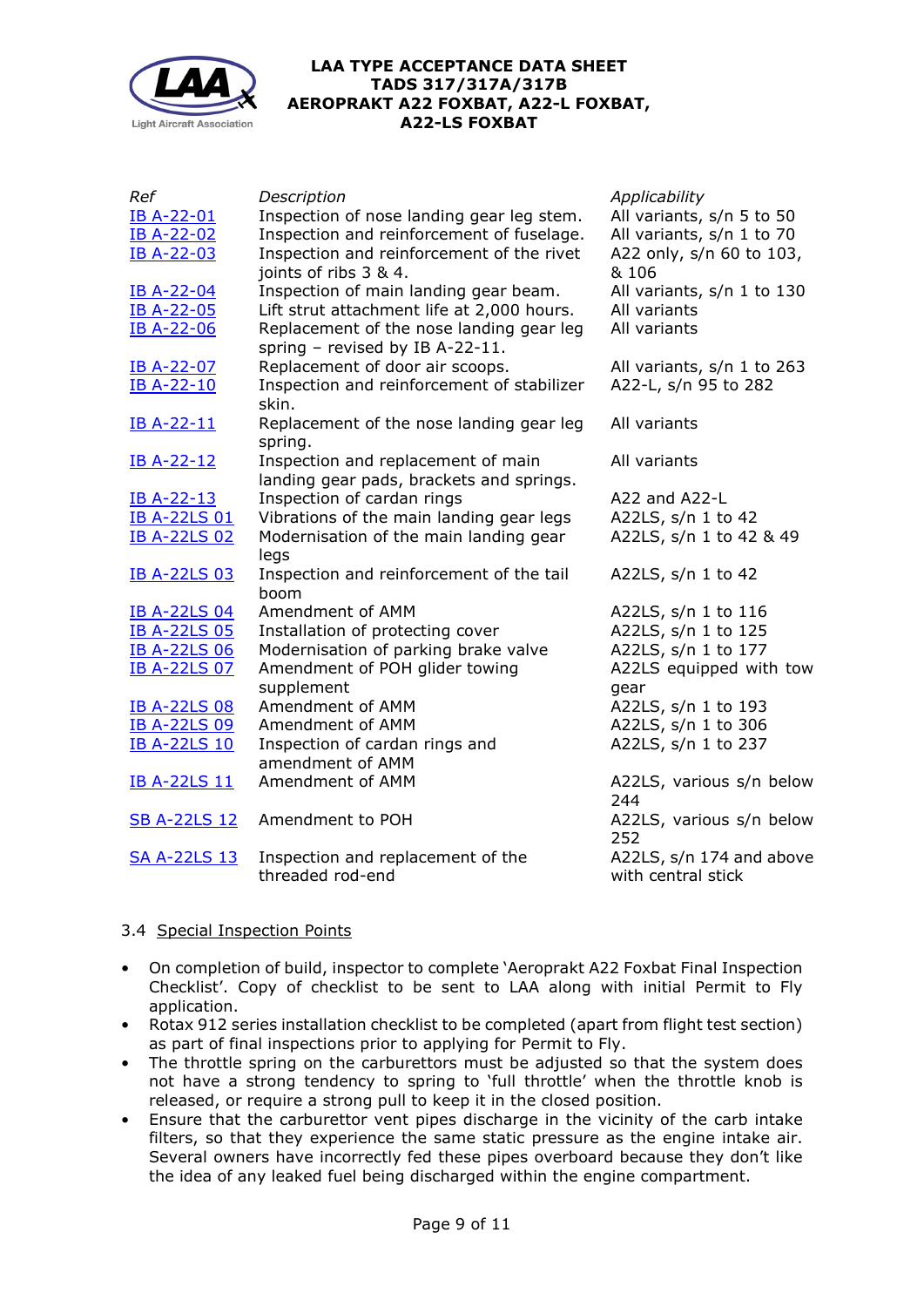

Feeding these pipes overboard or to any other higher or lower air pressure region may cause the engine to run rough or stop due to the pressure affecting the operation of the carburettor float.

- As described in the service bulletins (Information Bulletins), check carefully for signs of cracking at wing lift strut attachments to fuselage, wing lift strut attachments to wings and bottom end of noseleg.
- Carefully visually check the quality of welding of welded parts, in particular the engine mount.
- Before finally installing the noseleg, check noseleg is free to turn in noseleg bushing, otherwise this can cause undesirable friction in rudder circuit.
- Routing and tie-wrapping of Bowden cables and wiring adjacent to the base of the control column must avoid any possibility of a conflict with moving parts, causing a control restriction.
- Latest position of coolant filter neck as supplied fitted to Rotax engine conflicts with Foxbat components in this area; position must be relocated slightly to suit by alteration of pipe lengths.
- Fuel pipes should be protected from chafing where passing through holes in the structure.
- As with most microlight aircraft, empty weight is critical, therefore weight growth through modifications and optional extras must be avoided at all costs.
- On some early examples, wing fabric does not continue around wing leading edge D box in conventional fashion, but only extends over open frame areas of wing (like on a Chipmunk) relying on a bonded joint between fabric and aluminium wing skin along the critical 'into wind' front edges of the fabric panels, in line with the wing mainspar. Inadequate surface preparation of structure prior to covering or use of contaminated or incorrect type of fabric could cause fabric to peel from aluminium surface. Following a change in the type of rivet heads used in the wing riveting, builders are now required to fabric cover around the leading edge in conventional manner rather than using the original bonded scheme.
- On older examples using the bonded fabric method (ie no fabric around the leading edge D-box of the wing), inspectors should check carefully that there is no sign of bond failure between the fabric and the metal structure. In particular, check that there are no signs of the fabric having partially detached and re-bonded by the owner, and also check that the edges of the fabric cannot be prized off the aluminium surface by thumbnail pressure. Any signs of problems developing in this area are cause for recovering the aeroplane, using the conventional wrap-around technique.
- Due to the impossibility of removing the finger strainers in the wing tanks for cleaning, in the event of suspected partial finger strainer blockage (e.g. if tanks become polluted with foreign matter, or fuel flow problems occur) then either the tank should be removed from the wing or the wing removed from the aeroplane to allow the tank and its finger strainer to be thoroughly back-flushed through.

# 3.5 Operational Issues

- It is recommended to take off with both fuel tanks selected which will protect against blockage problems in either tank fuel feed.
- Return fuel feeds to starboard tank, so if both tanks are full, do not feed from port tank only or return fuel flow will over-fill starboard tank, vent overboard and be wasted.